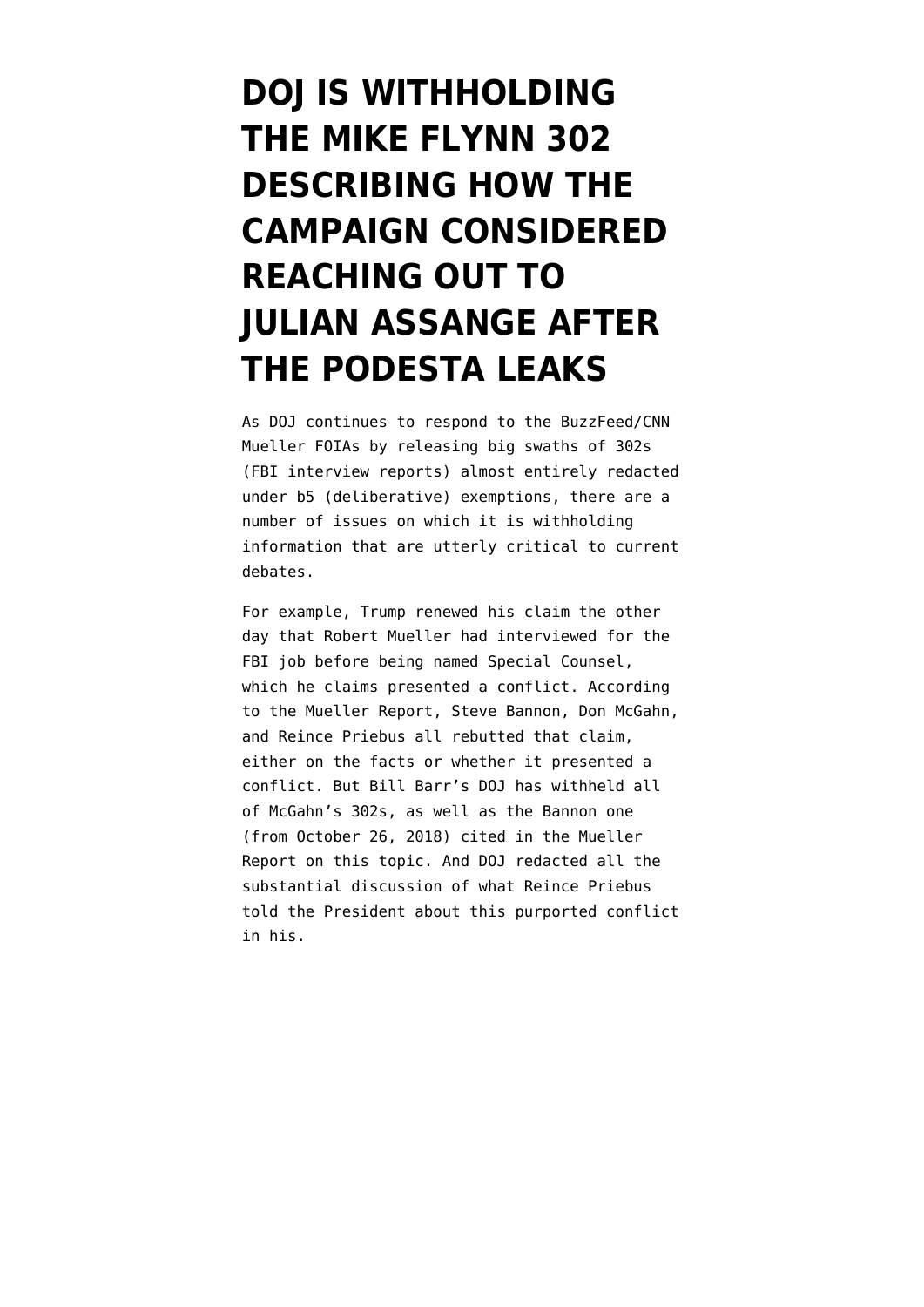Priebus had discussions with Trump regarding whether Special Robert Mueller had conflicts Priebus thought he probably told Trump that the conflicts ount."

Plus there's substantially redacted material in the [Rod Rosenstein 302](https://www.documentcloud.org/documents/6596822-Corsi-302.html#document/p114/a543164) that pertains to this topic (and possibly also in [Jody Hunt's 302](https://www.documentcloud.org/documents/6763104-5th-Mueller-Document-FOIA-Response.html#document/p202/a548322)). Which is to say that DOJ is letting the President make repeated assertions about this topic, while withholding the counter-evidence under claims of privilege.

A more glaring example, however, involves Mike Flynn. In response to the FOIA, DOJ has only released the same [January 24, 2017 302](https://www.documentcloud.org/documents/6596822-Corsi-302.html#document/p286/a543269) that got released as part of Flynn's sentencing. Even as Barr has planted outside reviewers in the DC US Attorney's office to second-guess Flynn's prosecution, DOJ is withholding 302s that — [the](https://www.courtlistener.com/recap/gov.uscourts.dcd.191592/gov.uscourts.dcd.191592.122.0_3.pdf) [government has suggested](https://www.courtlistener.com/recap/gov.uscourts.dcd.191592/gov.uscourts.dcd.191592.122.0_3.pdf) — show that Flynn wasn't even all that forthcoming after he was purportedly cooperating with Mueller.

> Based on filings and assertions made by the defendant's new counsel, the government anticipates that the defendant's cooperation and candor with the government will be contested issues for the Court to consider at sentencing. Accordingly, the government will provide the defendant with the reports of his post-January 24, 2017 interviews. The government notes that the defendant had counsel present at all such interviews.

Even Flynn himself released a [sworn declaration](https://www.courtlistener.com/recap/gov.uscourts.dcd.191592/gov.uscourts.dcd.191592.160.23.pdf) revealing that his Covington lawyers told him his first interview with Mueller, on November